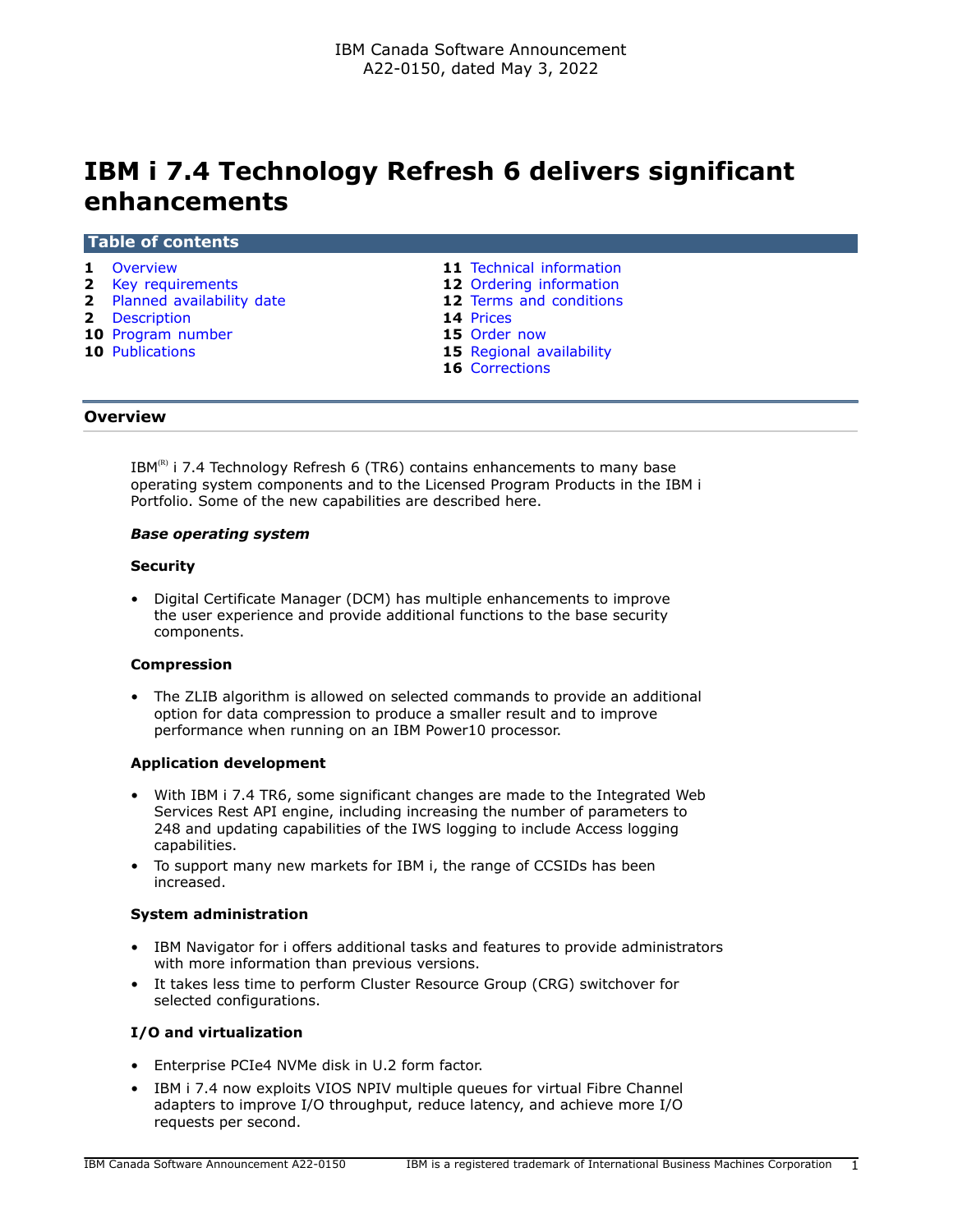# *Db2(R) for i*

- Db2 for i provides additional functions for HTTP requests to publish or consume web services.
- Db2 for i is providing more advanced and easy-to-use tooling for the database engineer (DBE).
- IBM i Services, the strategic method for gaining access to IBM i objects, system information, and much more, is expanding to provide useful SQL-based alternatives to IBM i commands and APIs.
- Db2 for i increases the number of working examples and tools in the SYSTOOLS schema.

# *Open Source for IBM i*

• In response to community requests, IBM is making various options available for application serving with IBM i. Many of these have support available from IBM Technical Support Services.

## *LPPs*

- In Rational<sup>(R)</sup> Development Studio, RPG IV is responding to requirements from the development community and offering some new message-handling operations.
- The IBM i Access Client Solutions (ACS) interface is updated and enhanced with three major updates to the core ACS product: Group Views, Customize the GUI content, and a Run SQL Scripts tab capability.
- IBM PowerHA<sup>(R)</sup> SystemMirror<sup>(R)</sup> for i brings a new set of enhancements centred around simplification, reporting, and performance.
- IBM Backup, Recovery, and Media Services for i (BRMS) is enhanced to improve both the user experience and usability.

# <span id="page-1-0"></span>**Key requirements**

IBM i 7.4 TR6 is supported on selected IBM Power $<sup>(R)</sup>$  servers with IBM Power8, IBM</sup> Power9, and Power10 technology-based processors.

Clients using servers with earlier processors need to move to newer systems to take advantage of the features in IBM i 7.4.

For up-to-date information about all types of code levels needed for support of a particular feature, see the [Power Systems Prerequisites](https://www.ibm.com/support/customercare/iprt/home) website.

See the [Technical Information](#page-10-0) section for specific hardware and software prerequisites.

#### <span id="page-1-1"></span>**Planned availability date**

May 24, 2022

Availability within a country is subject to local legal requirements.

## <span id="page-1-2"></span>**Description**

The *i* in *IBM i* stands for integration of the many components in the suite. Updates have been made to all aspects of the portfolio in this announcement, including the operating system and Licensed Program Products.

For technical details for IBM i enhancements delivered with IBM i 7.4 TR6, see the [IBM i Technology Updates](https://www.ibm.com/support/pages/node/1119129) wiki.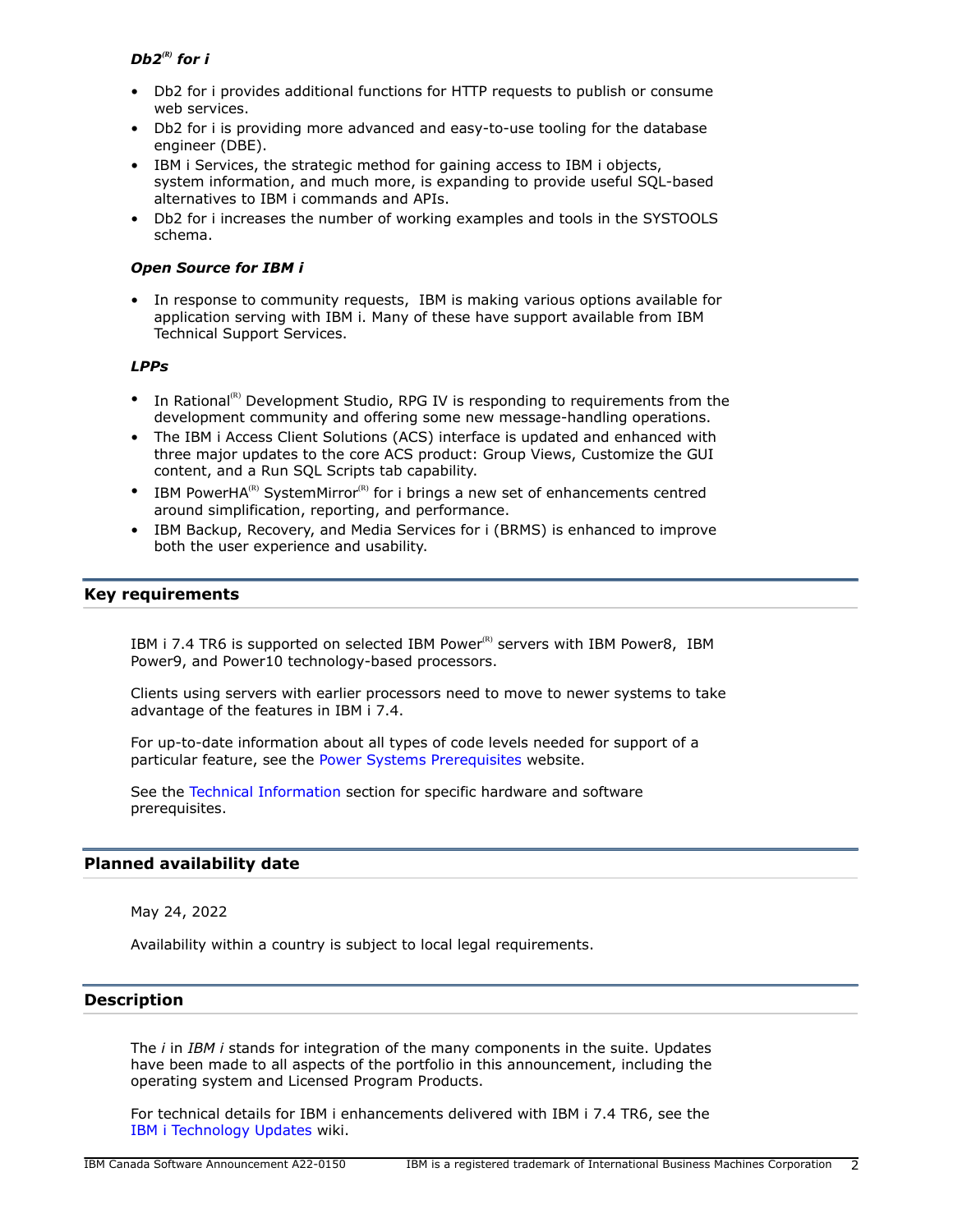To make it easy to find IBM i 7.4 TR6-specific enhancements, see the aggregated list of enhancements on the [IBM i 7.4 TR6](http://www.ibm.com/support/pages/ibm-i-74-tr6-enhancements) wiki landing page.

### *Base operating system*

The term *IBM i* encompasses a suite of products, including the base operating system. This section highlights the enhancements to the base operating system.

## **Security**

## *Digital Certificate Manager*

Digital Certificate Manager (DCM) has multiple enhancements to improve the user experience and provide additional functions to the base security components.

- Full replace of the UI for object signing, providing new functions:
	- Support for object signing store, applications, and actions related to signing objects
	- Support for the signature verification store and actions related to verifying signatures
- Browse and select buttons have been added to multiple panels, eliminating the need to manually type IFS paths and file names. Examples include:
	- Browse and select certificate from local file system for import
	- Browse and select certificate from an IFS path for import
	- Browse and select from a local file system for export
	- Browse and select an IFS path for export
	- Browse and select a KDB file when opening a certificate store
	- Browse and select files for object signing support
- To better manage the certificate objects residing in the Upload and Download directory used for import and export functionality:
	- Items in the Upload directory
	- Items in the Download directory
- Provide the ability to remove the default certificate assignment for the \*SYSTEM certificate store.
- Added current industry Root and Intermediate CA certificates from well-known certificate providers for the Populate Certificate Store functionality.

For more information about DCM, see the [Digital Certificate Manager](https://www.ibm.com/docs/en/i/7.4?topic=security-digital-certificate-manager) topic in IBM Documentation.

#### *Compression*

#### **ZLIB algorithm**

The ZLIB algorithm provides an additional option for data compression. Test results show it is often faster than previously available algorithms and generally produces a smaller result, though actual results will vary, depending on the compressibility of the data. The new algorithm automatically uses the on-chip Nest Accelerator (NX) GZIP when running in Power10 compatibility mode on a Power10 processor and is therefore faster and less CPU-intensive than previously available compression options.

The ZLIB option has been implemented for this use case:

• Geographic Mirroring synchronisation

See the following topics in IBM Documentation for more information:

- [Start Disk Management Operation](https://www.ibm.com/docs/en/i/7.4?topic=ssw_ibm_i_74/apis/qyassdmo.htm) (QYASSDMO) API
- [Open List of ASPs](https://www.ibm.com/docs/en/i/7.4?topic=ssw_ibm_i_74/apis/qyaspol.htm) (QYASPOL) API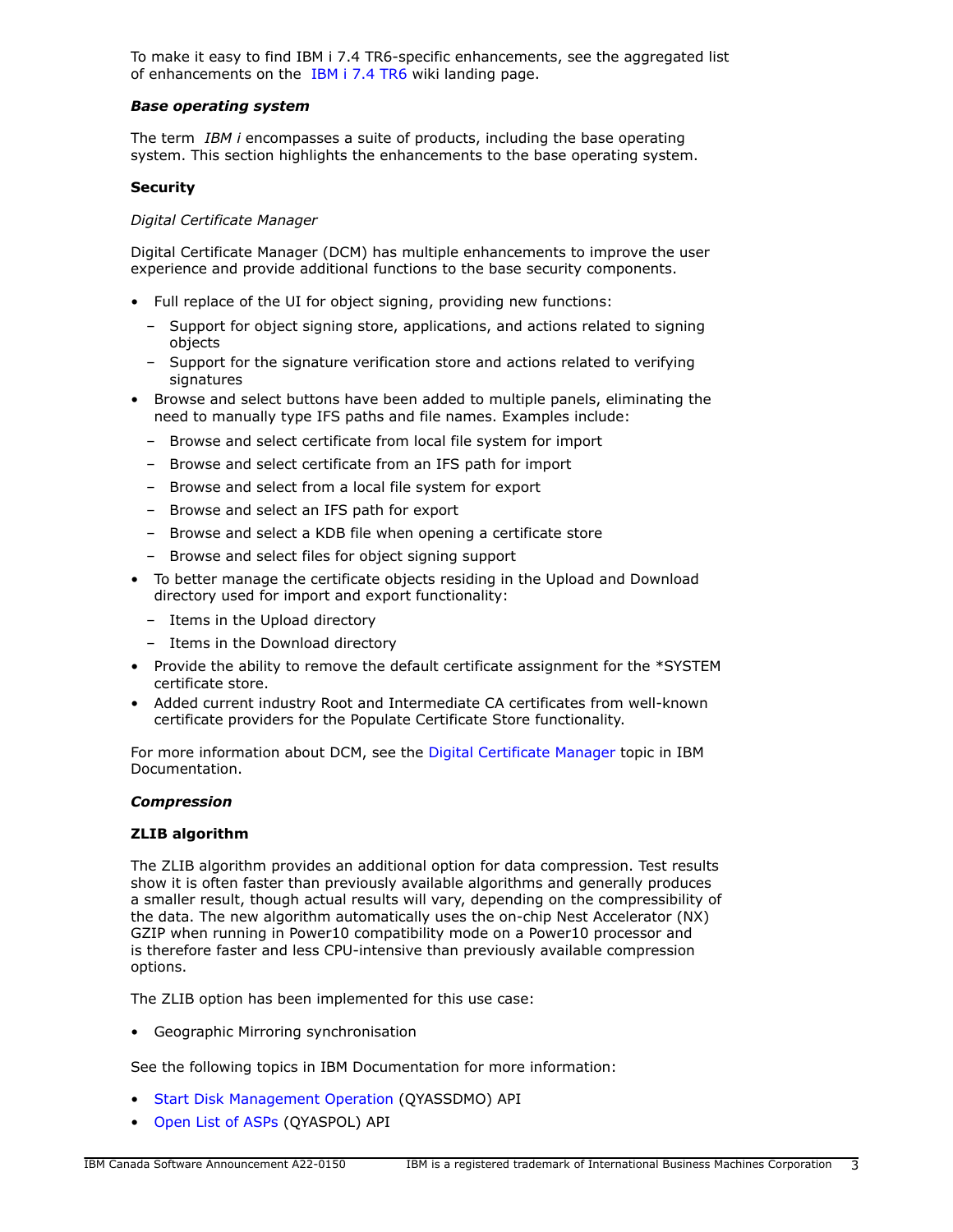## • [Materialize Resource Management Data](https://www.ibm.com/docs/en/i/7.4?topic=instructions-materialize-resource-management-data-matrmd) (MATRMD)

# *Application development*

# **Integrated Web Services (IWS)**

The industry has seen significant change in the Rest API landscape, and IBM is delivering some significant changes to the Rest API engine in IBM i. These are the key changes:

- Previously, the number of supported parameters on an API call was limited to 7. This forced developers to change their backend code to leverage data structures to pass more data. In this release, changes to the Call Services Program Procedure API (QARUCLSP) raise the limitation to 248 parameters. Existing IWS services will see no change and behave as they did previously. New services can now specify the increased number of parameters. Calling this API directly will require special attention to the format required for specifying the increased number of parameters. See [QZRUCLSP](https://www.ibm.com/docs/api/v1/content/ssw_ibm_i_74/apis/qzruclsp.htm) in IBM Documentation for more information.
- Prior to this release, IWS logging was limited to error-centric or debug-centric logging. In this release, updates to the logging support within IWS enable additional functions:
	- The data written to the logs can now be written in JSON format. This enables these logs to be easily consumed by many standard market log understanding tools such as Splunk or Elastic Stack.
	- Access logging can now track more information about usage of each Rest API, such as who is calling, from where they are calling, and what is being requested.
	- HTTP message logging takes two forms, both are captured in the access log:
		- -- HTTP Header Logging enables HTTP header attributes to be written to the access log.
		- -- HTTP Message Logging writes details about the request and what key items are being returned within the content of the message payload for each Rest API called.

# **Globalization**

Many updates and additions have been made to the portfolio of CCSIDs available in IBM i.

The IBM i CCSID conversion support for moving dates to and from Unicode has been updated for data stored in EBCDIC CCSIDs 1377 (Traditional Chinese) and 1388 (Simplified Chinese). This new support reflects some new Unicode assignments for existing CCSID 1377 and 1388 characters. To preserve the current mapping, IBM provides two new CCSIDS. The new CCSIDS to use are:

- Use CCSID 13676 instead of 1388.
- Use CCSID 5473 instead of 1377.

CCSID 1379 provides additional support for Traditional Chinese, including some Simplified Chinese support. CCSID 1210 adds limited support for UTF-EBCDIC. This is applicable only on the [iconv\\_open\(\)](https://ibmdocs-test.mybluemix.net/docs/en/ssw_ibm_i_74/apis/iconvopn.htm) and [QtqIconvOpen\(\)](https://ibmdocs-test.mybluemix.net/docs/en/ssw_ibm_i_74/apis/QTQICONV.htm) conversion APIs, which can enable legacy applications running on IBM i to process Unicode data containing variant characters without losing those characters.

#### *System administration*

#### **IBM Navigator for i**

The new version of IBM Navigator for i was announced in September 2021. With this announcement, Navigator for i is further enhanced. New tasks and features provide administrators with additional information not available in previous versions, including: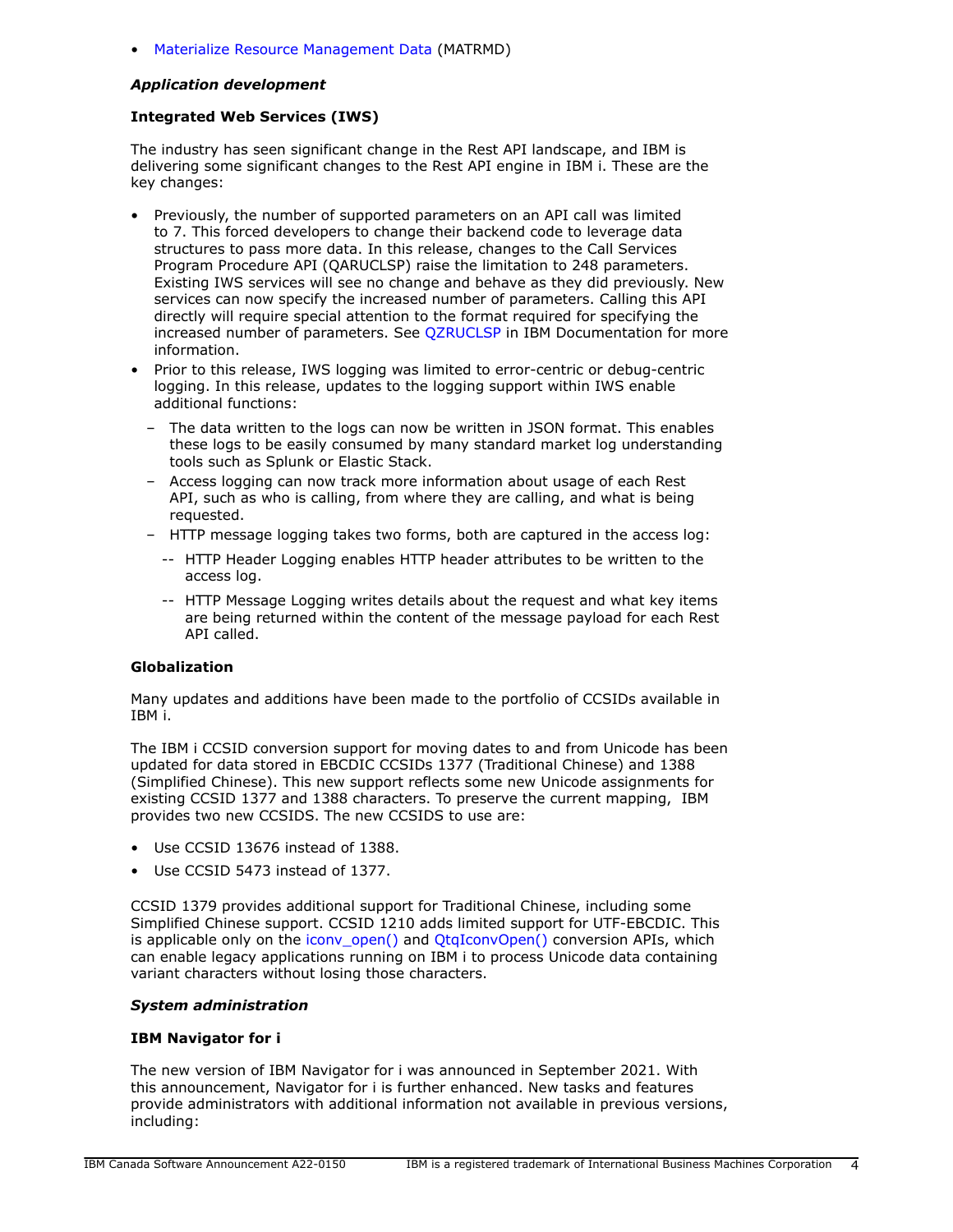- Support for configuring and updating the Simple Network Time Protocol service (SNTP)
- Support for configuring and updating the Simple Mail Transfer Protocol support (SMTP)
- Support for Virtual Private Networking, including properties, defaults, and IP Security Policies
- Internet Key Exchange (IKE)
- Support to configure, create, and update LDAP servers for IBM i
- New and improved views for looking at Authority Collection information
- IASP support for Custom Charts metrics
- Ability to review Audit Journal details using rich graphical views to better understand audit issues to determine what issues need to be reviewed at a granular level
- Update to Performance Data Investigator to significantly improve user navigation with easy tree-like navigation

For the latest on this new interface, see the [IBM Navigator for i](https://www.ibm.com/support/pages/node/6483299) web page.

**Note:** To support customer security requirements, the function usage value **QIBM\_NAV\_ALL\_FUNCTION** has been changed from \*ALLOWED to \*DENIED. This means that users that may have had access to the new Navigator may now be denied access. Administrators will need to take action to give users access to IBM Navigator for i. For function usage details, see the [IBM Navigator for i - Function](https://www.ibm.com/support/pages/node/6485853) [Usage IDs](https://www.ibm.com/support/pages/node/6485853) website.

# **Time reduction to perform CRG switchover**

When performing a switchover of a device Cluster Resource Group (CRG), the job queue that is specified in the job description for the interactive user that is performing the switchover is used to vary off and on the Independent Auxiliary Storage Pool (IASP). This may result in the switchover taking longer than expected if the user profile performing the switchover has the job queue set to a queue that is either held or has a low maximum limit of active jobs. For example, if the user performing the switchover has QDFTJOBD set as the job description, the IASP vary jobs will be submitted to the QBATCH job queue.

Because the QBATCH job queue may be held or may allow only one active job at a time, the switchover may be held up for a long time. The behavior has been changed such that both planned switchovers, performed with the Initiate $(R)$ Switchover API, and failovers will automatically use the QSYSNOMAX job queue for IASP vary on and off operations, regardless of the user profile initiating the operation. For selected configurations, this reduces the amount of time required to perform the CRG switchover because there will not be a limit on the number of active jobs.

**Note:** This does not affect CRG user exit programs; the job queue referenced by the user profile specified in the CRG will continue to be used. The job queue specified in the user profile's job description is used for submitting user exit programs, regardless of the user initiating the planned switchover operation.

# *I/O and virtualization enhancements*

With IBM i 7.4 TR6, IBM i supports new I/O and virtualization offerings for Power:

# **Enterprise PCIe4 NVMe disk**

There is a new generation of Enterprise PCIe4 NVMe disks in U.2 form factor for Power9 servers.

# **IBM i exploits VIOS NPIV multiple queues for virtual Fibre Channel**

Fibre Channel (FC) adapters with high bandwidth, such as 16 Gb or 32 Gb, support multiple request and completion queues for storage I/O communication. Use of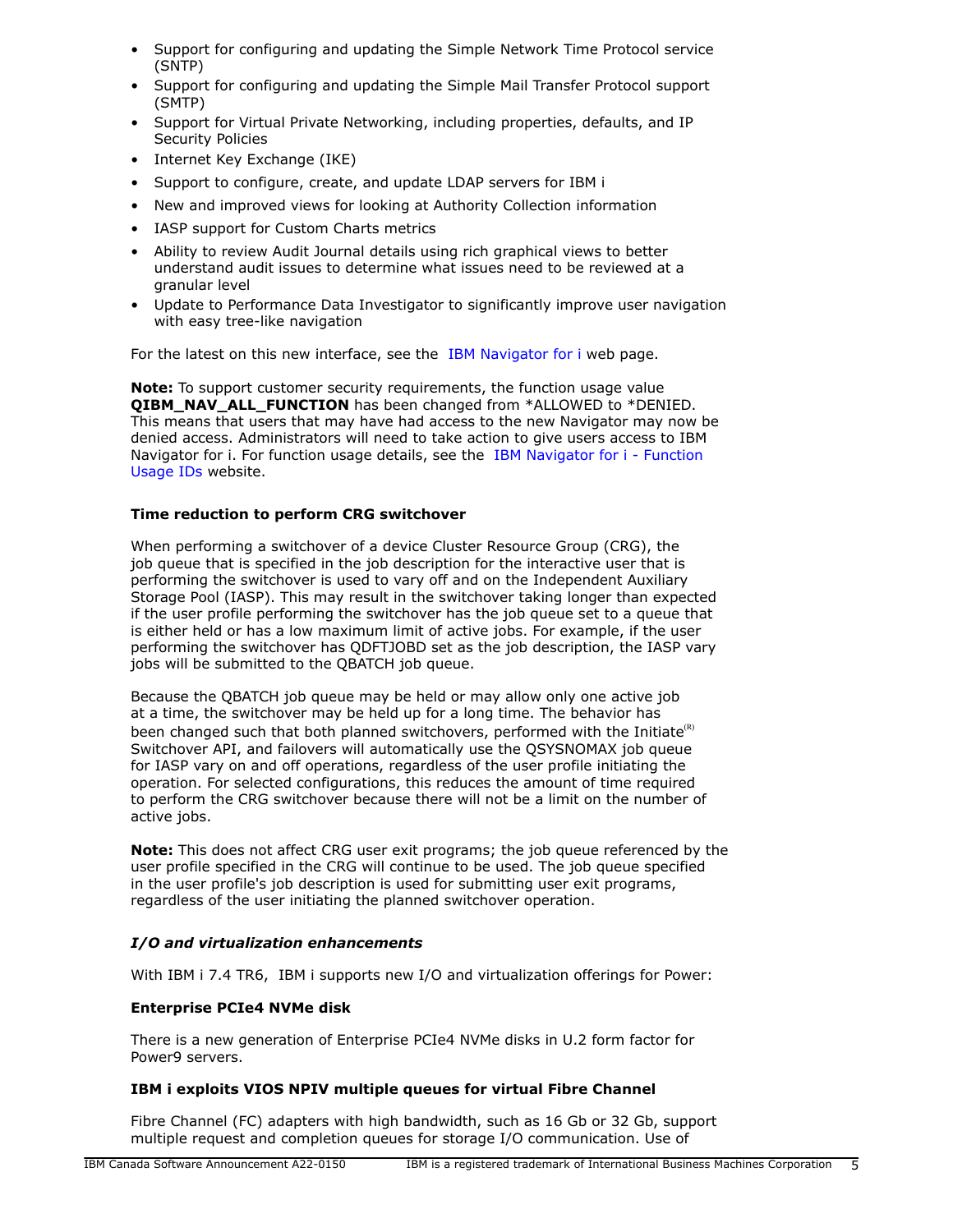multiple queues in the physical FC stack significantly improves the input/output requests per second (IOPS) due to the ability to drive the I/O operations in parallel through the FC adapter.

The recently announced IBM PowerVM $R$ <sup>R)</sup> VIOS support for multiple queues for the interfaces between virtual FC client and server adapters exposed the physical FC adapter capabilities to the client operating system. Now IBM i takes advantage of that support to utilize multiple request and response queues in the IBM i virtual FC client adapter to provide increased parallelism throughout the entire virtual I/O stack. This has the potential to improve overall virtual FC I/O throughput, reduce latency, and achieve higher IOPS. This function is supported for both Power10 and Power9 servers. See [NPIV Multiple-Queue support](https://www.ibm.com/docs/en/power10?topic=channel-npiv-multiple-queue-support) in IBM Documentation for more information.

## *Db2 for i*

Db2 for i, the integrated database for IBM i, known for containing the attributes valued by business computing solutions, is enhanced to include new capabilities for SQL application developers, DBEs, and anyone interested in modern and advanced security management.

#### **Db2 for i enhancements**

With this new release of IBM i, Db2 for i provides additional functions for HTTP requests to publish or consume web services. These functions enable the SQL programmer to use Representational State Transfer (RESTful) through SQL, including Embedded SQL.

The additional functions are based in QSYS2 and have advantages over the established and widely used SYSTOOLS HTTP functions in that the new functions do not rely upon Java™ and that they include other ease-of-use benefits.

- New QSYS2-based HTTP functions that provide the ability to modify the resource include:
	- HTTP\_PATCH() Scalar function
	- HTTP\_PATCH\_VERBOSE() Table function
- TRY CAST() is a new built-in scalar function that provides an easy and reliable technique for using SQL to evaluate the veracity of existing data. DBEs can use TRY\_CAST to "try casting" a data element to a specific data type and discover whether the data adheres to the rules of that data type. In this way, invalid data can be rooted out and corrected.

# **Db2 for i Services**

Db2 for i is providing more advanced and easy-to-use tooling for the DBE:

- MTI INFO returns details about Maintained Temporary Indexes (MTI), turning an abstract topic into a very easy and straightforward topic for the DBE.
- Some other additional Db2 for i Services have also been enhanced.

These and other enhancements are delivered through the Db2 PTF Group.

See the [Db2 for i - Technology Updates](http://www.ibm.com/ibmi/techupdates/db2) wiki to learn more about these and other Db2 for IBM i enhancements.

# **IBM i Services**

IBM i Services, the strategic method for gaining access to IBM i objects, system information, and much more, continues to grow. Leveraging the power of SQL and the Db2 for i SQL Query Engine (SQE), application developers, DBEs, and system managers have an easy pathway to explore IBM i objects and data in ways that were not possible with previous technologies.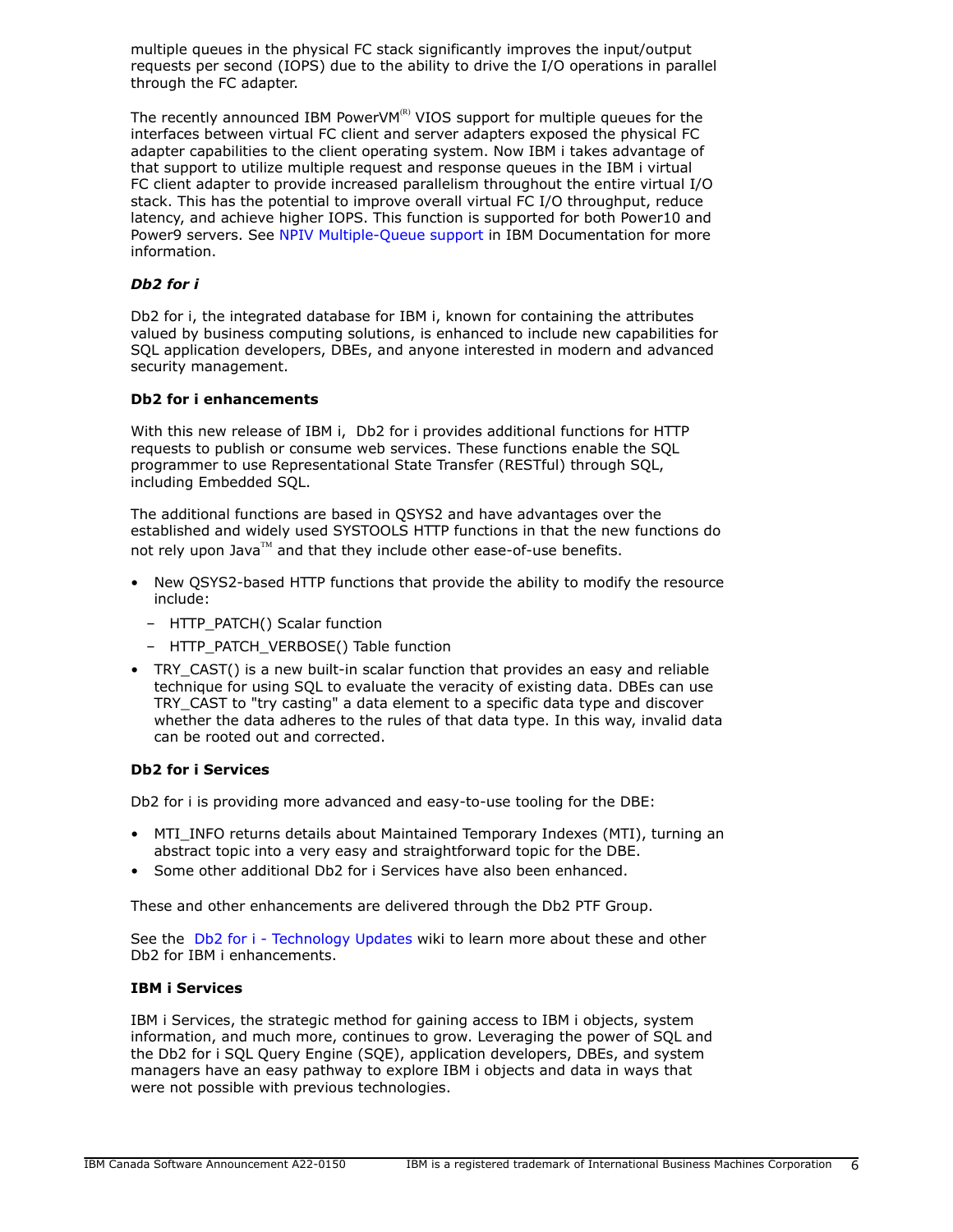In this release, IBM i Services are added and enhanced, providing useful SQL-based alternatives to IBM i commands and APIs.

- SPOOLED FILE INFO: Matches the speed and usability of the Work with Spooled Files (WRKSPLF) CL command.
- ACTIVATION\_GROUP\_INFO: Discover the deep details about activation groups within the current or target job.
- ASSOCIATE\_JOURNAL\_RECEIVER: Use SQL to re-establish the relationship of journal receivers with a journal.
- REMOTE\_JOURNAL\_INFO: Discover the existence and attributes of remote journals on other IBM i systems associated with journals on this IBM i system.
- JOURNAL\_RECEIVER\_INFO: Discover the existence and attributes of journal receivers.
- SQL\_CHECK\_SPECIAL\_AUTHORITY: Easily determine if the current user has a specific special authority.
- SQL\_CHECK\_FUNCTION\_USAGE: Easily determine if the current user is allowed to use a specific function usage.
- CHANGE\_USER\_SPACE: Use SQL to change the contents of a \*USRSPC object.
- CHANGE\_USER\_SPACE\_ATTRIBUTES: Use SOL to change the attributes of a \*USRSPC object.
- ADD\_USER\_INDEX\_ENTRY: Use SQL to add an entry to a \*USRIDX object.
- REMOVE\_USER\_INDEX\_ENTRY: Use SQL to remove an entry from a \*USRIDX object.
- ELECTRONIC SERVICE AGENT INFO: An SQL alternative to the Verify Service Agent (VFYSRVAGT) CL command.

Db2 for i provides working examples and tools in the SYSTOOLS schema. As IBM has done in previous technology refreshes, SYSTOOLS is enhanced to help clients take a step forward with extreme automation using SQL. One of the functions that has been enhanced is Audit Journal functions. Table functions unique to specific audit journal entry types are added to SYSTOOLS. The table functions return the basic audit journal detail but also extract the entry-specific detail into easily consumed return columns.

For details on these enhancements and the other IBM i Services enhancements, see the [IBM i Services](http://ibm.biz/Db2foriServices) wiki.

# *Open Source for IBM i*

# **Application serving**

IBM i continues to enable several open-source Java application servers on IBM i. Some examples include WildFly, Eclipse Jetty, and Apache Tomcat. WildFly is an open source version of JBoss<sup>(R)</sup>. It is actively developed by Red Hat<sup>(R)</sup>. It offers a simple upgrade path to JBoss Enterprise Application Platform (JBoss EAP) if needed. Apache Tomcat is one of the most popular application servers on IBM i and has been in use for over a decade. Eclipse Jetty is a lightweight web server that brings both scalability and ease of use. For more information about these options, see the [Open](https://ibmi-oss-docs.readthedocs.io/en/latest/java/APP_SERVERS.html) [Source Java Application Servers](https://ibmi-oss-docs.readthedocs.io/en/latest/java/APP_SERVERS.html) GitHub.

Support is offered as part of IBM's open-source support offering. For more information, see the [Open Source Support for IBM i](http://ibm.biz/ibmi-oss-support) website.

# *LPPs*

# **Rational Development Studio (5770-WDS)**

New features have been added in this release to the ILE compilers, specifically RPG IV. Responding to requirements from the development community, IBM i has added some new operations in RPG IV. Two of the enhancements are:

- SND-MSG opcode: Send a message to the joblog.
- ON-EXCP opcode: Monitor for specific messages and take an action.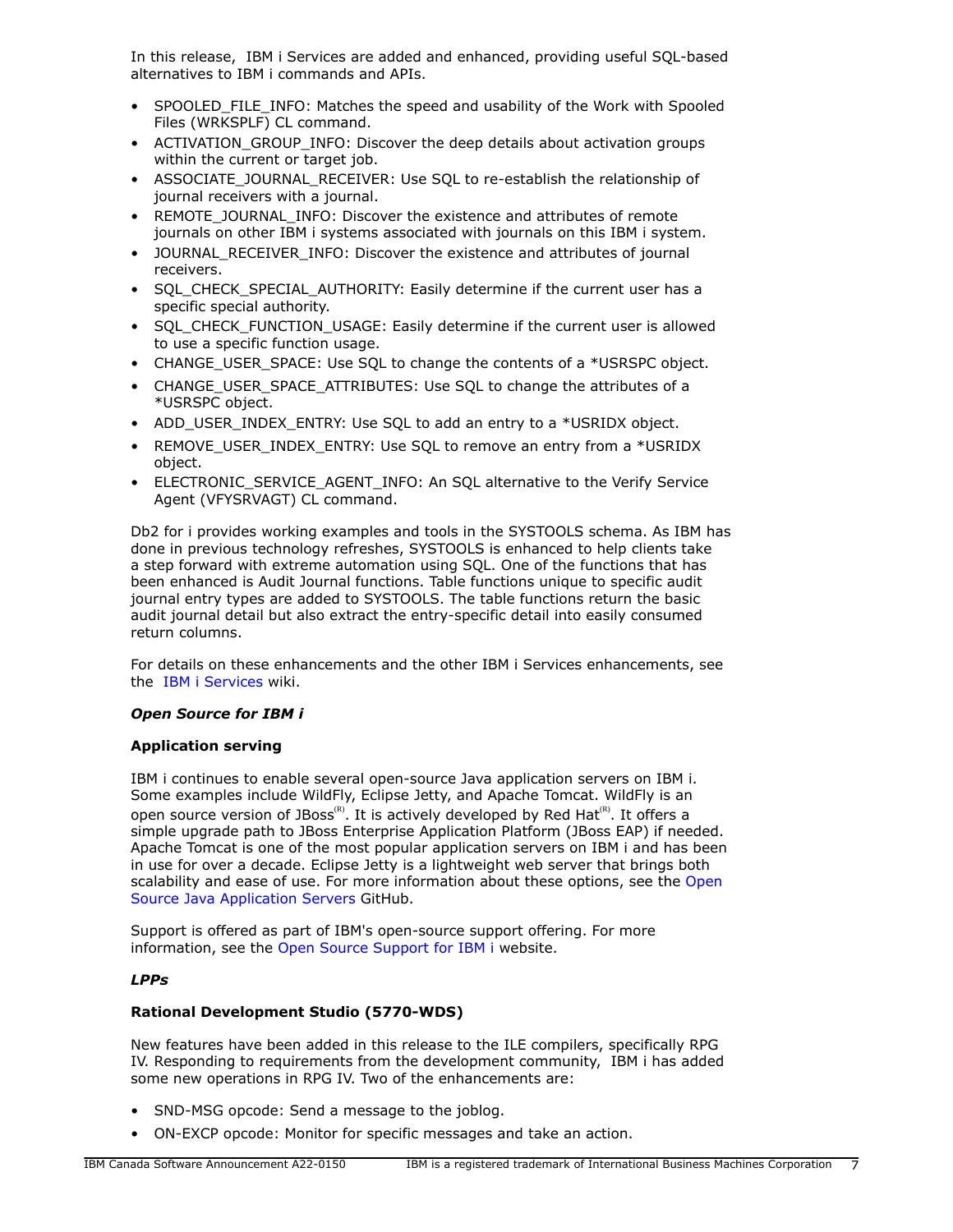For details on these and many more updates, see the [RPG Cafe](https://ibm.biz/rpg_cafe) website.

# **IBM i Access Client Solutions (5770-XJ1) (ACS version 1.1.9.0)**

The Access Client Solutions interface is updated and enhanced to fulfill requests from IBM i administrators. The major updates to the core ACS product are:

- Group support: A new Groups View has been added to ACS, enabling administrators to manage or view multiple systems as a group. From System Configuration, it is easy to define new groups and move or add systems into these groups for a simpler way to organise multiple systems. Administrators can choose to work with systems using the traditional ACS view, or they can leverage the new Groups View.
- Control the Information Displayed on GUI: System administrators can choose to limit the columns displayed on the GUI to just those of most interest for their environment. Additionally, it is possible to simplify the main GUI appearance by hiding the right pane.
- Run SQL Scripts Tab Support: Multiple SQL scripts may now be opened within a single window/connection. Each script is displayed in its own tab. This can be accomplished by doing a drag and drop on one or more SQL files from Windows $\mathbb{I}^{\mathbb{M}}$ Explorer or macOS Finder to have each opened in a new tab. Additionally, dragging and dropping a folder that contains multiple SQL scripts will open each script in its own tab. Additionally, it is now possible to save the contents of a script while it is actively running.

# **IBM PowerHA SystemMirror for i (5770-HAS)**

IBM PowerHA SystemMirror for i 7.4 TR6 brings a new set of enhancements centred around simplification, reporting, and performance.

*Geographic Mirroring Compression (planned availability date for this feature is June 24, 2022)*

Geographic mirroring performs disk-level replication. This means that all changes on disk in an Independent Auxiliary Storage Pool (IASP) are replicated over the TCP/IP network to the target system. When PowerHA performs a synchronisation, whether for the initial synchronisation, after an unplanned failure, or when resuming from a suspend operation, PowerHA replicates data over the TCP/IP network.

With this enhancement, PowerHA can now compress geographic mirroring data during resynchronization, reducing the data transfer required. In addition, on Power10 systems running in Power10 compatibility mode, PowerHA uses the onchip NX GZIP accelerator, which provides hardware-accelerated compression.

#### *Reduction in time required to perform CRG switchover for selected configurations*

IBM PowerHA for i is building additional enhancements on top of the newly enhanced clustering capabilities of the base operating System of IBM i 7.4. The time required to perform a Cluster Resource Group (CRG) switchover for some configurations is reduced.

#### *Recently released enhancements*

The PowerHA product continues to provide enhancements through PTFs several times a year. The following enhancements were released in December 2021:

#### Simplified IP Address Switching

Previously, in a PowerHA environment, users could configure a server takeover IP address associated with an IASP device in a device cluster resource group (CRG). This IP address follows the primary node in the CRG and enables users and applications to access the correct primary system at any point in time.

Environments with many IP addresses often required a custom-coded user exit program attached to the IASP vary-on and vary-off exit points. PowerHA now allows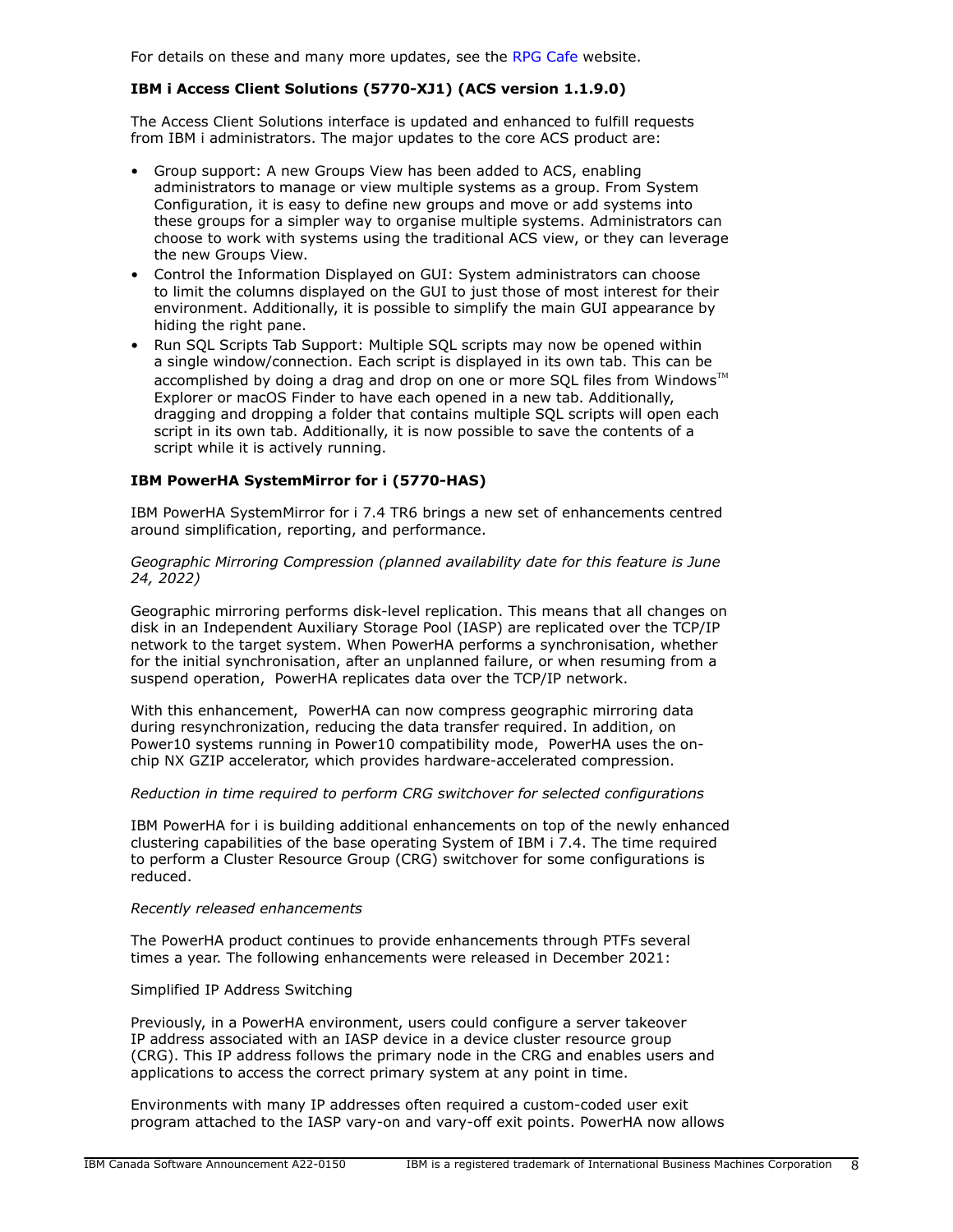users to add up to 256 IP addresses to a device CRG by using a new device type of \*IPA. This simplifies a PowerHA implementation by enabling simple switching of IP addresses without custom coding, exit programs, or scripts.

## Integrated switchover progress monitoring

Previously, PowerHA introduced switchover progress monitoring through a new command, Display CRG Activity (DSPCRGACT), which shows the progress of a switchover. This progress monitoring has been enhanced:

- Integrated into the CHGCRGPRI command to automatically display progress during a switchover.
- A new action required step indicates when a job queue is held or a subsystem is inactive.

## Performance improvements

While PowerHA has always required minimal resources on nodes in the environment, PowerHA continues this trend by providing improved performance for many operations with the following enhancements:

- Performance improvements for SVC-based storage communication, reducing the time required to perform operations.
- Performance improvements related to temporary user spaces and user queues with up to a 48% decrease in CPU usage and up to a 90% decrease in the number of user spaces created for certain PowerHA operations.

## *Additional enhancements*

There are several other enhancements to PowerHA. For more information about these enhancements and to get started, see the [IBM PowerHA SystemMirror for i](https://ibm.biz/ibmi-powerha) wiki page.

## **IBM Backup and Recovery Media Services (5770-BR1)**

Backup, Recovery, and Media Services for i (BRMS) is enhanced to improve both the user experience and usability.

- BRMS SQL Services now give users the option to view, order, and subset the BRMS control group backup status. This new view reports control group information, including the number of objects saved and not saved, backup size, volumes used, and duration of the backup.
- BRMS has been enhanced with a new append to media volume selection, which uses the same media policy retention for backups. The purpose of this new volume selection algorithm is to provide a way to maintain the same retention period for a volume set when appending backups using the same media policy.
- BRMS using IBM Cloud<sup>(R)</sup> Storage for i has been enhanced to improve BRMS network support. The purpose of this support is to ensure duplicate volume names are not generated when any system in the BRMS network is in restricted state or when the BRMS network synchronisation job is not working.
- BRMS recovery report has been enhanced to provide improved reporting for H/A environments. This support will provide a way to generate a single BRMS recovery report using tapes from your backup and production systems in an H/A environment.

The BRMS PTF that delivers these enhancements will be released in mid-May 2022. It is IBM i 7.4 - SI78290.

To discover more detail on these and other BRMS enhancements, see the [Enhancements to BRMS](https://helpsystemswiki.atlassian.net/wiki/spaces/IWT/pages/165642446/Enhancements+to+BRMS) wiki.

# **IBM Web Enablement for i (5722-WE2 and 5733-WE3)**

In order to allow clients more flexibility in staying current with IBM Web Enablement for i products, clients can download IBM Web Enablement for i (5722-WE2 and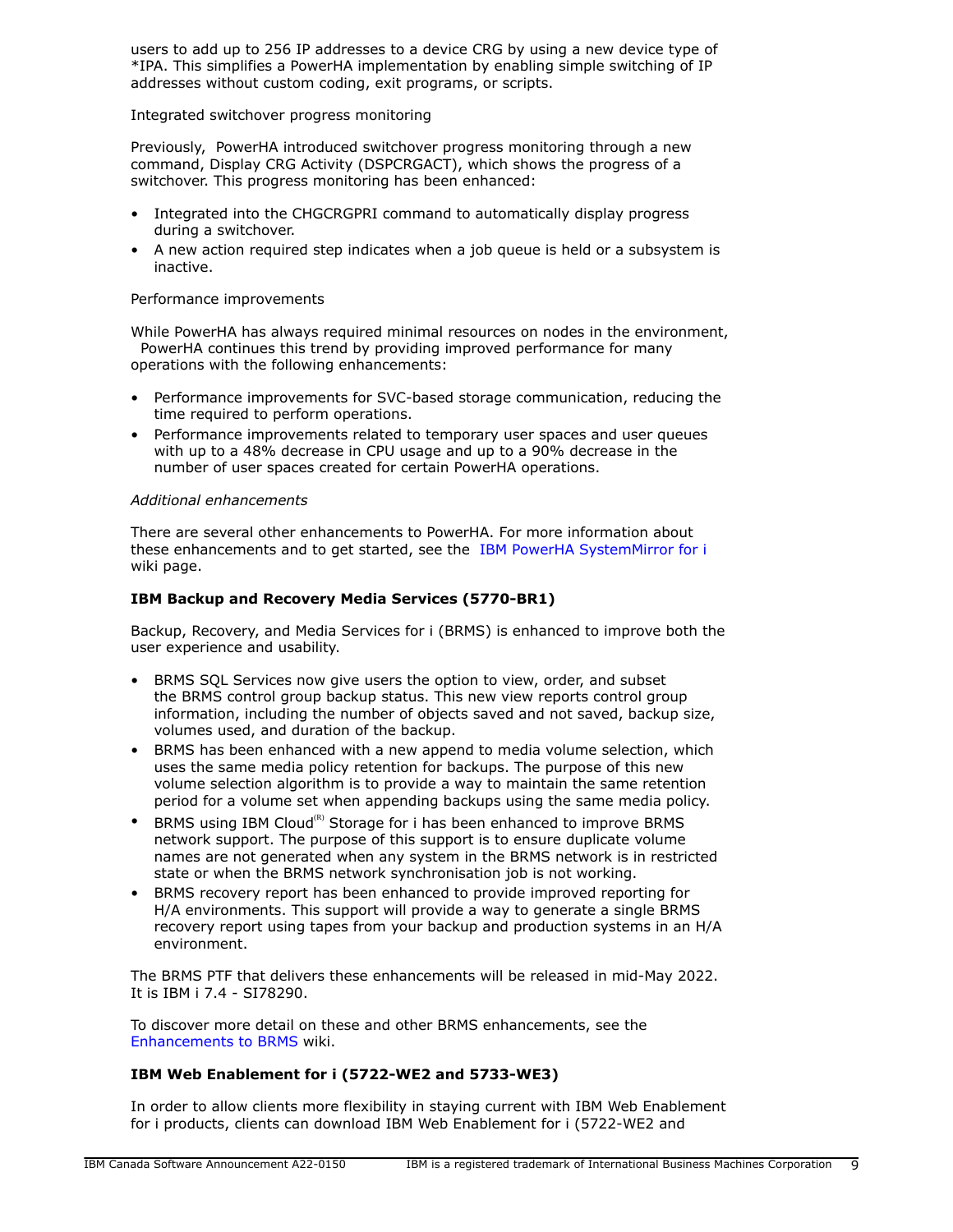5733-WE3) from the [Entitled System Support](https://www.ibm.com/servers/eserver/ess/index.wss) site for no additional charge. IBM Web Enablement for i is no longer ordered, preloaded, or available on physical media.

## **Reference information**

- For information about IBM i 7.5, see Software Announcement [A22-0116](http://www.ibm.com/common/ssi/cgi-bin/ssialias?infotype=an&subtype=ca&appname=gpateam&supplier=649&letternum=ENUSA22-0116), dated May 3, 2022.
- For information about IBM Power Systems Enhancements, see Hardware Announcement [A22-0184](http://www.ibm.com/common/ssi/cgi-bin/ssialias?infotype=an&subtype=ca&appname=gpateam&supplier=649&letternum=ENUSA22-0184), dated May 3, 2022.

## <span id="page-9-0"></span>**Program number**

| Program number | /RM | Program name  |
|----------------|-----|---------------|
| 5770-SS1       |     | IBM i 7.4 TR6 |

# **Offering Information**

Product information is available on the [IBM Offering Information](http://www.ibm.com/common/ssi) website.

#### <span id="page-9-1"></span>**Publications**

None

#### **Services**

#### **IBM Systems Lab Services**

Systems Lab Services offers infrastructure services to help build hybrid cloud and enterprise IT solutions. From servers to storage systems and software, Systems Lab Services can help deploy the building blocks of a next-generation IT infrastructure to empower a client's business. Systems Lab Services consultants can perform infrastructure services for clients on-line or onsite, offering deep technical expertise, valuable tools, and successful methodologies. Systems Lab Services is designed to help clients solve business challenges, gain new skills, and apply best practices.

Systems Lab Services offers a wide range of infrastructure services for IBM Power servers, IBM Storage systems, IBM  $Z^{(R)}$ , and IBM LinuxONE. Systems Lab Services has a global presence and can deploy experienced consultants on-line or onsite around the world.

For assistance, contact Systems Lab Services at ibmsls@us.ibm.com.

To learn more, see the [IBM Systems Lab Services](https://www.ibm.com/it-infrastructure/services/lab-services) website.

# **IBM ConsultingTM**

As transformation continues across every industry, businesses need a single partner to map their enterprise-wide business strategy and technology infrastructure. IBM Consulting is the business partner to help accelerate change across an organization. IBM specialists can help businesses succeed through finding collaborative ways of working that forge connections across people, technologies, and partner ecosystems. IBM Consulting brings together the business expertise and an ecosystem of technologies that help solve some of the biggest problems faced by organizations. With methods that get results faster, an integrated approach that is grounded in an open and flexible hybrid cloud architecture, and incorporating technology from IBM Research<sup>(R)</sup> and IBM Watson<sup>(R)</sup> AI, IBM Consulting enables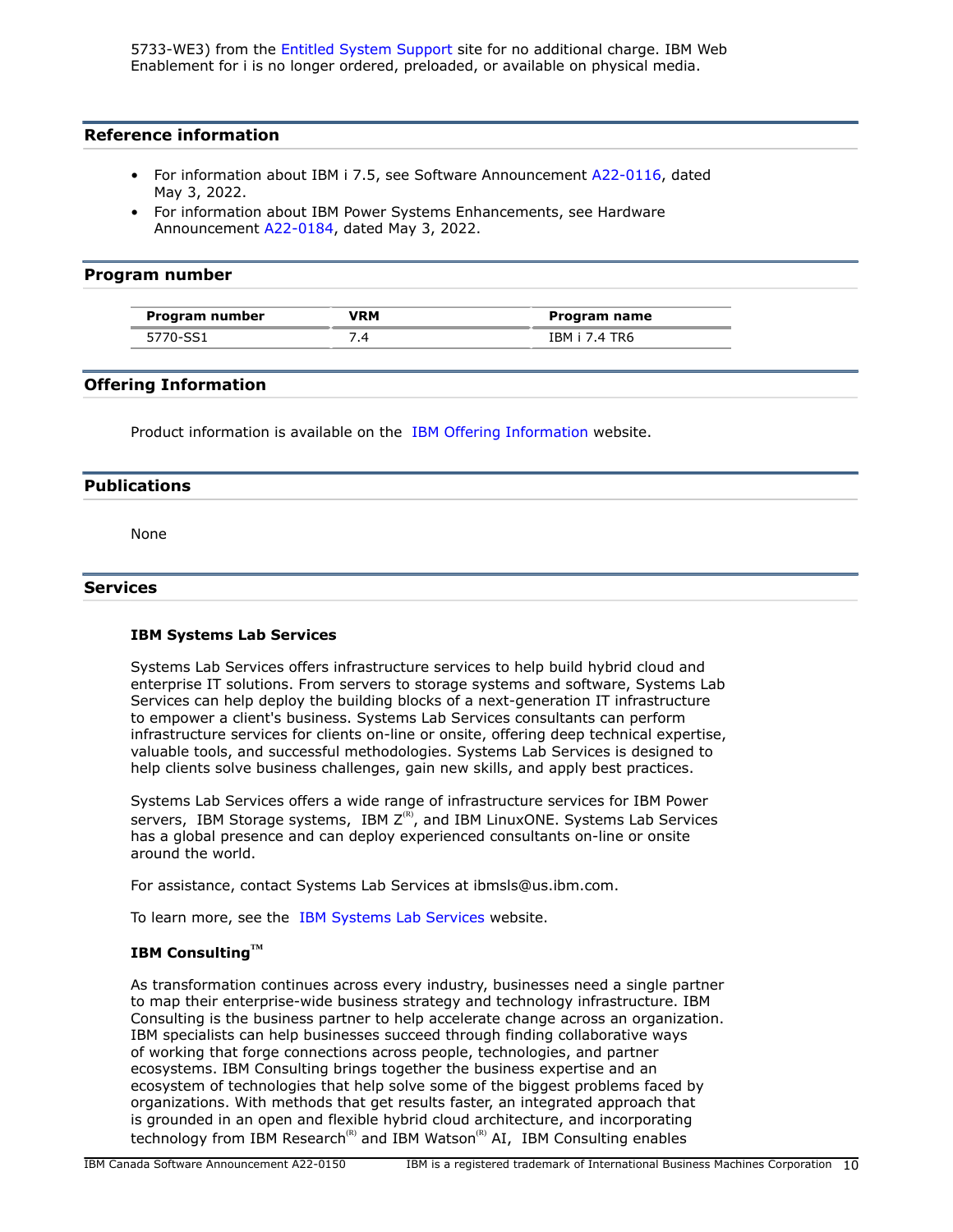businesses to lead change with confidence and deliver continuous improvement across a business and its bottom line.

For additional information, see the [IBM Consulting](https://www.ibm.com/consulting) website.

# **IBM Technology Support Services (TSS)**

Get preventive maintenance, onsite and remote support, and gain actionable insights into critical business applications and IT systems. Speed developer innovation with support for over 240 open-source packages. Leverage powerful IBM analytics and AI-enabled tools to enable client teams to manage IT problems before they become emergencies.

TSS offers extensive IT maintenance and support services that cover more than one niche of a client's environment. TSS covers products from IBM and OEMs, including servers, storage, network, appliances, and software, to help clients ensure high availability across their data centre and hybrid cloud environment.

For details on available services, see the [Technology support for hybrid cloud](https://www.ibm.com/services/technology-support) [environments](https://www.ibm.com/services/technology-support) website.

#### **IBM Expert Labs**

Expert Labs can help clients accelerate their projects and optimize value by leveraging their deep technical skills and knowledge. With more than 20 years of industry experience, these specialists know how to overcome the biggest challenges to deliver business results that can have an immediate impact.

Expert Labs' deep alignment with IBM product development allows for a strategic advantage as they are often the first in line to get access to new products, features, and early visibility into roadmaps. This connection with the development enables them to deliver First of a Kind implementations to address unique needs or expand a client's business with a flexible approach that works best for their organization.

For additional information, see the [IBM Expert Labs](https://www.ibm.com/products/expertlabs) website.

# **IBM Security(R) Expert Labs**

With extensive consultative expertise on IBM Security software solutions, Security Expert Labs helps clients and partners modernize the security of their applications, data, and workforce. With an extensive portfolio of consulting and learning services, Expert Labs provides project-based and premier support service subscriptions.

These services can help clients deploy and integrate IBM Security software, extend their team resources, and help guide and accelerate successful hybrid cloud solutions, including critical strategies such as zero trust. Remote and on-premises software deployment assistance is available for IBM Cloud Pak $R$ <sup>(R)</sup> for Security, IBM Security QRadar<sup>(R)</sup>/QRoC, IBM Security SOAR/Resilient<sup>(R)</sup>, IBM i2<sup>(R)</sup>, IBM Security Verify, IBM Security Guardium<sup>(R)</sup>, and IBM Security MaaS360<sup>(R)</sup>.

For more information, contact Security Expert Labs at sel@us.ibm.com.

For additional information, see the [IBM Security Expert Labs](https://www.ibm.com/security/security-expert-labs) website.

# <span id="page-10-0"></span>**Technical information**

#### **Specified operating environment**

#### *Hardware requirements*

IBM i 7.4 TR6 is supported on select Power servers with Power8, Power9, or Power10 processors. Clients using blades or IBM PureFlex ${}^{\text{\tiny(R)}}$  systems, and those using servers with IBM Power7, IBM Power7+, or earlier processors, need to move to newer systems to take advantage of the features in IBM i 7.4 TR6.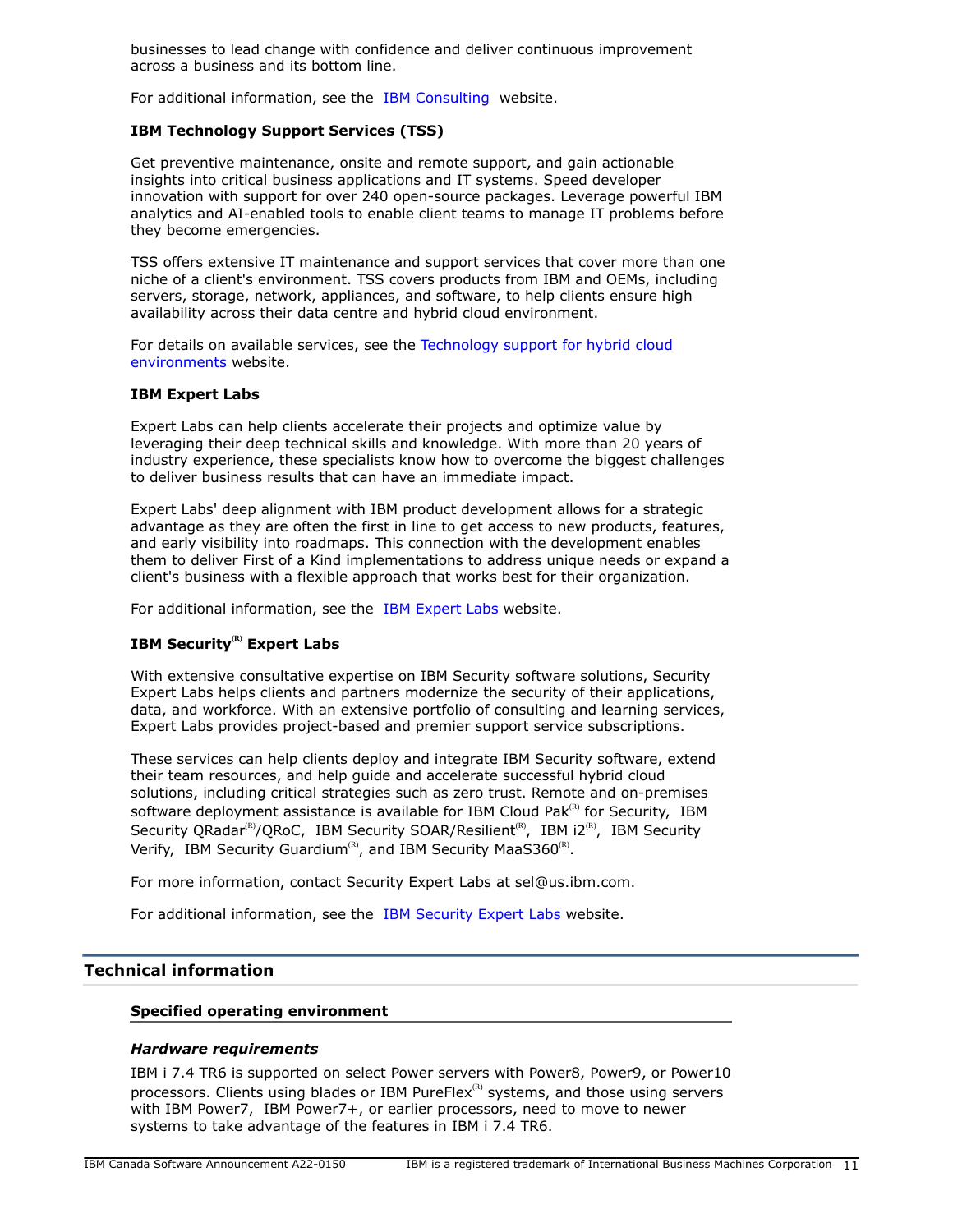For up-to-date information about all types of code levels needed for support of a particular feature, see the [IBM Prerequisites](https://www-912.ibm.com/e_dir/eServerPrereq.nsf) website.

For additional information, see the [System to IBM i mapping](http://www-01.ibm.com/support/docview.wss?uid=ssm1platformibmi) website.

#### *Software requirements*

To find the supporting technical details and software requirements for IBM i 7.4, see the [TR6 enhancements](https://www.ibm.com/ibmi/techupdates/i74-tr6) website.

#### *IBM Support*

[IBM Support](https://www.ibm.com/support) is your gateway to technical support tools and resources that are designed to help you save time and simplify support. IBM Support can help you find answers to questions, download fixes, troubleshoot, submit and track problem cases, and build skills. Learn and stay informed about the transformation of IBM Support, including new tools, new processes, and new capabilities, by going to the [IBM Support Insider](https://www.ibm.com/support/insider).

#### *Additional IBM support*

#### **IBM Client Engineering for Systems**

Client Engineering for Systems is a framework for accelerating digital transformation. It helps you generate innovative ideas and equips you with the practices, technologies, and expertise to turn those ideas into business value in weeks. When you work with Client Engineering for Systems, you bring pain points into focus. You empower your team to take manageable risks, adopt leading technologies, speed up solution development, and measure the value of everything you do. Client Engineering for Systems has experts and services to address a broad array of use cases, including capabilities for business transformation, hybrid cloud, analytics and AI, infrastructure systems, security, and more. Contact Client Engineering for Systems at sysgarage@ibm.com.

#### **Planning information**

#### *Packaging*

This offering is delivered through the internet and as physical media.

# <span id="page-11-0"></span>**Ordering information**

Consult your IBM representative or IBM Business Partner.

#### **Charge metric**

Not applicable

# <span id="page-11-1"></span>**Terms and conditions**

The information provided in this announcement letter is for reference and convenience purposes only. The terms and conditions that govern any transaction with IBM are contained in the applicable contract documents such as the IBM International Program License Agreement, IBM International Passport Advantage<sup>(R)</sup> Agreement, and the IBM Agreement for Acquisition of Software Maintenance.

#### **Licensing**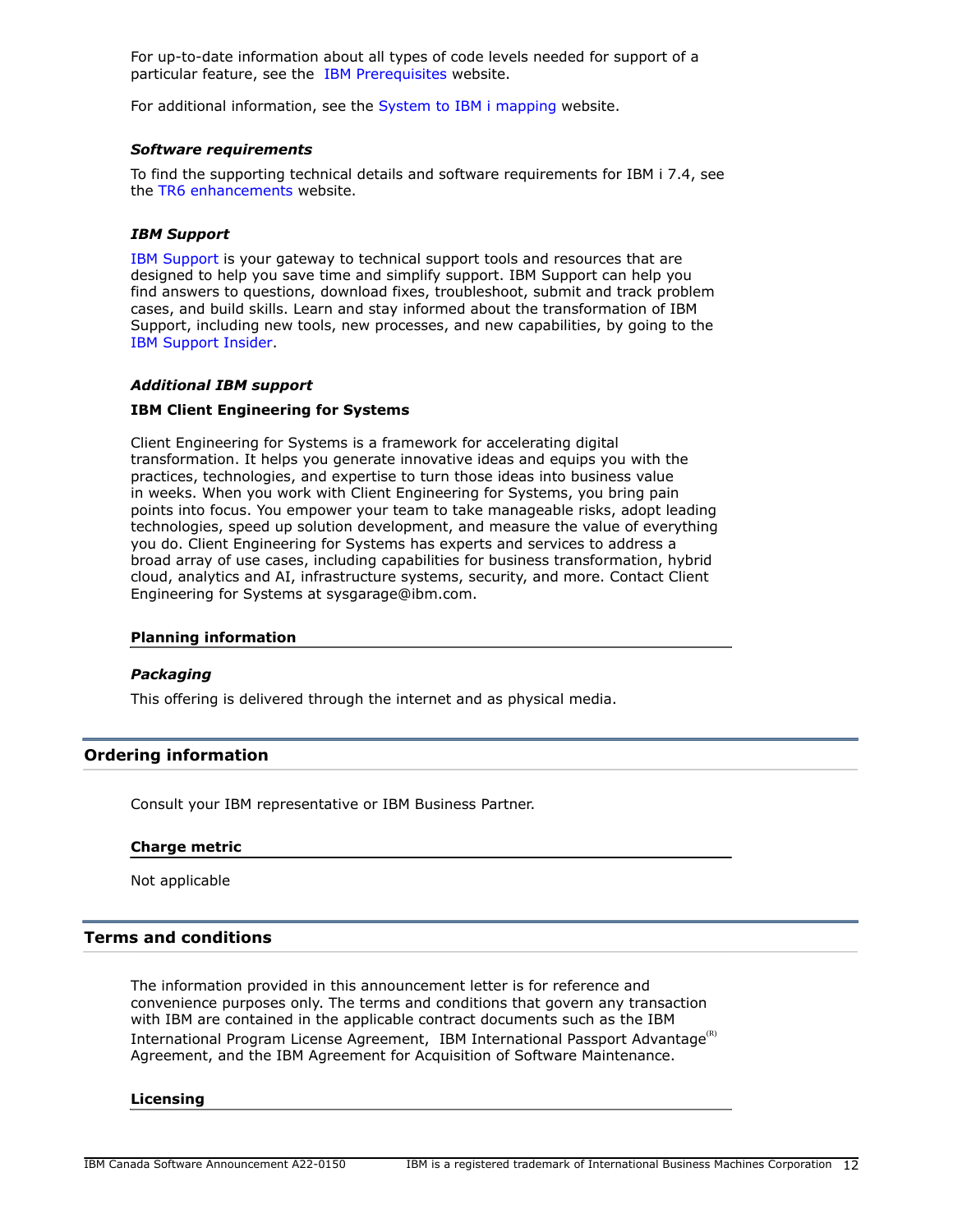IBM International Program License Agreement including the License Information document and Proof of Entitlement (PoE) govern your use of the program. PoEs are required for all authorized use.

## **Software Maintenance**

The IBM Agreement for Acquisition of Software Maintenance (Z125-6011) applies for Subscription and Support (also referred to as Software Maintenance) and does not require client signatures.

Licenses under the IBM International Program License Agreement (IPLA) provide for support with ongoing access to releases and versions of the program. IBM includes one year of Software Subscription and Support (also referred to as Software Maintenance) with the initial license acquisition of each program acquired. The initial period of Software Subscription and Support can be extended by the purchase of a renewal option, if available. Two charges apply: a one-time license charge for use of the program and an annual renewable charge for the enhanced support that includes telephone assistance (voice support for defects during normal business hours), as well as access to updates, releases, and versions of the program as long as support is in effect.

## **License Information number**

Follow-on releases, if any, may have updated terms. See the [License Information](https://www.ibm.com/software/sla/sladb.nsf/search?OpenForm) [documents](https://www.ibm.com/software/sla/sladb.nsf/search?OpenForm) website for more information.

#### **Limited warranty applies**

Yes

#### **Limited warranty**

IBM warrants that when the program is used in the specified operating environment, it will conform to its specifications. The warranty applies only to the unmodified portion of the program. IBM does not warrant uninterrupted or error-free operation of the program or that IBM will correct all program defects. You are responsible for the results obtained from the use of the program.

IBM provides you with access to IBM databases containing information about known program defects, defect corrections, restrictions, and bypasses at no additional charge. For further information, see the [IBM Support Guide](http://www.ibm.com/support/customercare/sas/f/handbook/home.html).

IBM will maintain this information for at least one year after the original licensee acquires the program (warranty period).

#### **Money-back guarantee**

If for any reason you are dissatisfied with the program and you are the original licensee, you may obtain a refund of the amount you paid for it, if within 30 days of your invoice date you return the program and its PoE to the party from whom you obtained it. If you downloaded the program, you may contact the party from whom you acquired it for instructions on how to obtain the refund.

For clarification, note that for programs acquired under any of IBM's On/Off Capacity on Demand (On/Off CoD) software offerings, this term does not apply since these offerings apply to programs already acquired and in use by you.

# **Volume orders (IVO)**

Yes. Contact your IBM representative.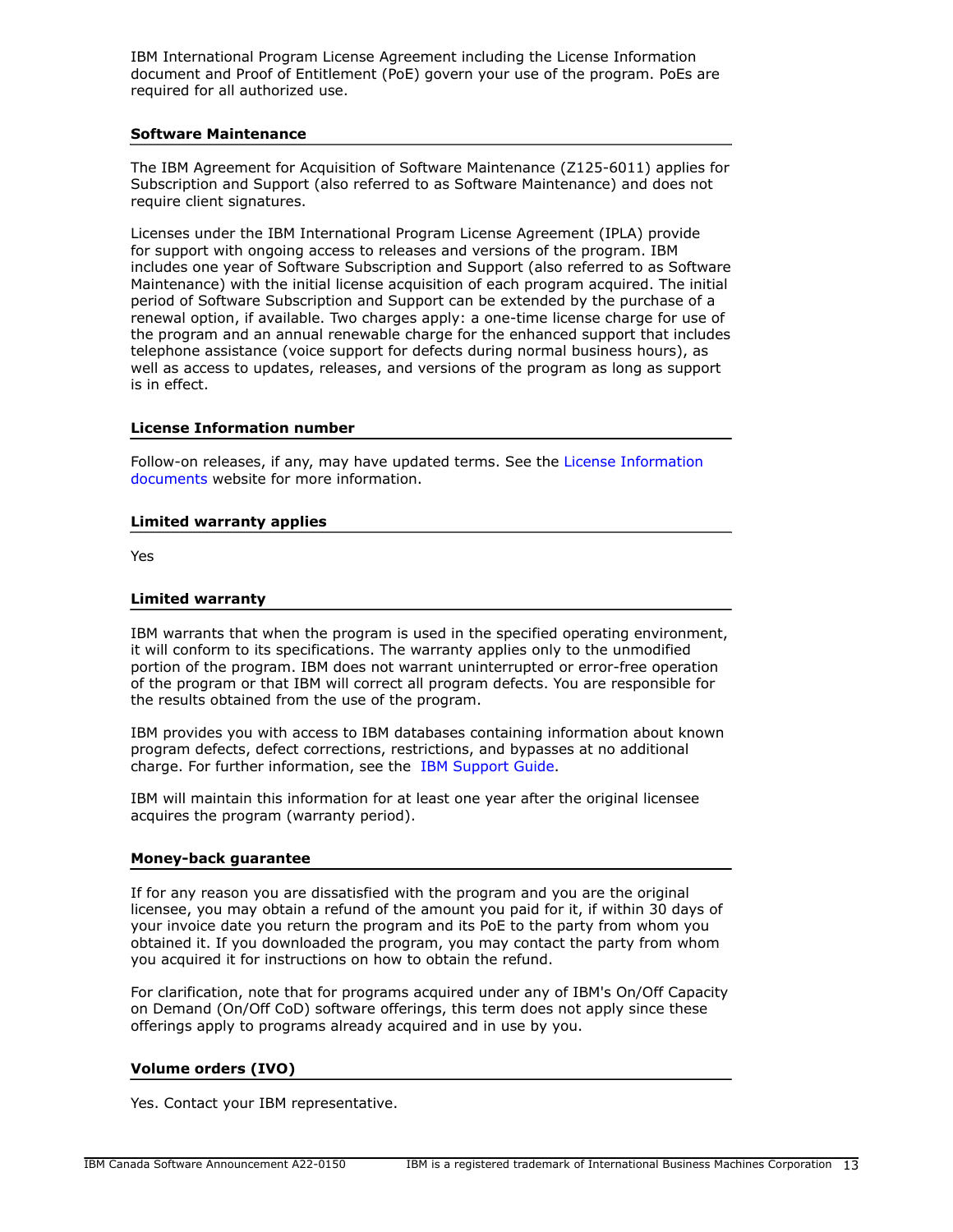No

## **Usage restrictions**

Yes

For usage restrictions, see the License Information documents listed in this [Terms](#page-11-1) [and conditions](#page-11-1) section.

## **Software Subscription and Support applies**

For operating system software, the revised IBM Technology Support Services - Support Line for IBM Z offering provides usage and how-to support for those operating systems and associated products that are not available with the Software Subscription and Support (Software Maintenance) offering.

This can ensure total support coverage for your enterprise needs, including IBM and selected non-IBM products. For complete lists of products supported under both the current and revised offering, see the [Supported Product List](http://www-03.ibm.com/services/supline/products/index.html) website.

#### **System i Software Maintenance applies**

No

# **Variable charges apply**

Yes

## **Educational allowance available**

Yes. A 15% education allowance applies to qualified education institution clients.

#### **Academic use allowance**

Yes

# **Statement of good security practices**

IT system security involves protecting systems and information through intrusion prevention, detection, and response to improper access from within and outside your enterprise. Improper access can result in information being altered, destroyed, or misappropriated or can result in misuse of your systems to attack others. Without a comprehensive approach to security, no IT system or product should be considered completely secure and no single product or security measure can be completely effective in preventing improper access. IBM systems and products are designed to be part of a regulatory compliant, comprehensive security approach, which will necessarily involve additional operational procedures, and may require other systems, products, or services to be most effective.

**Important:** IBM does not warrant that any systems, products, or services are immune from, or will make your enterprise immune from, the malicious or illegal conduct of any party.

## <span id="page-13-0"></span>**Prices**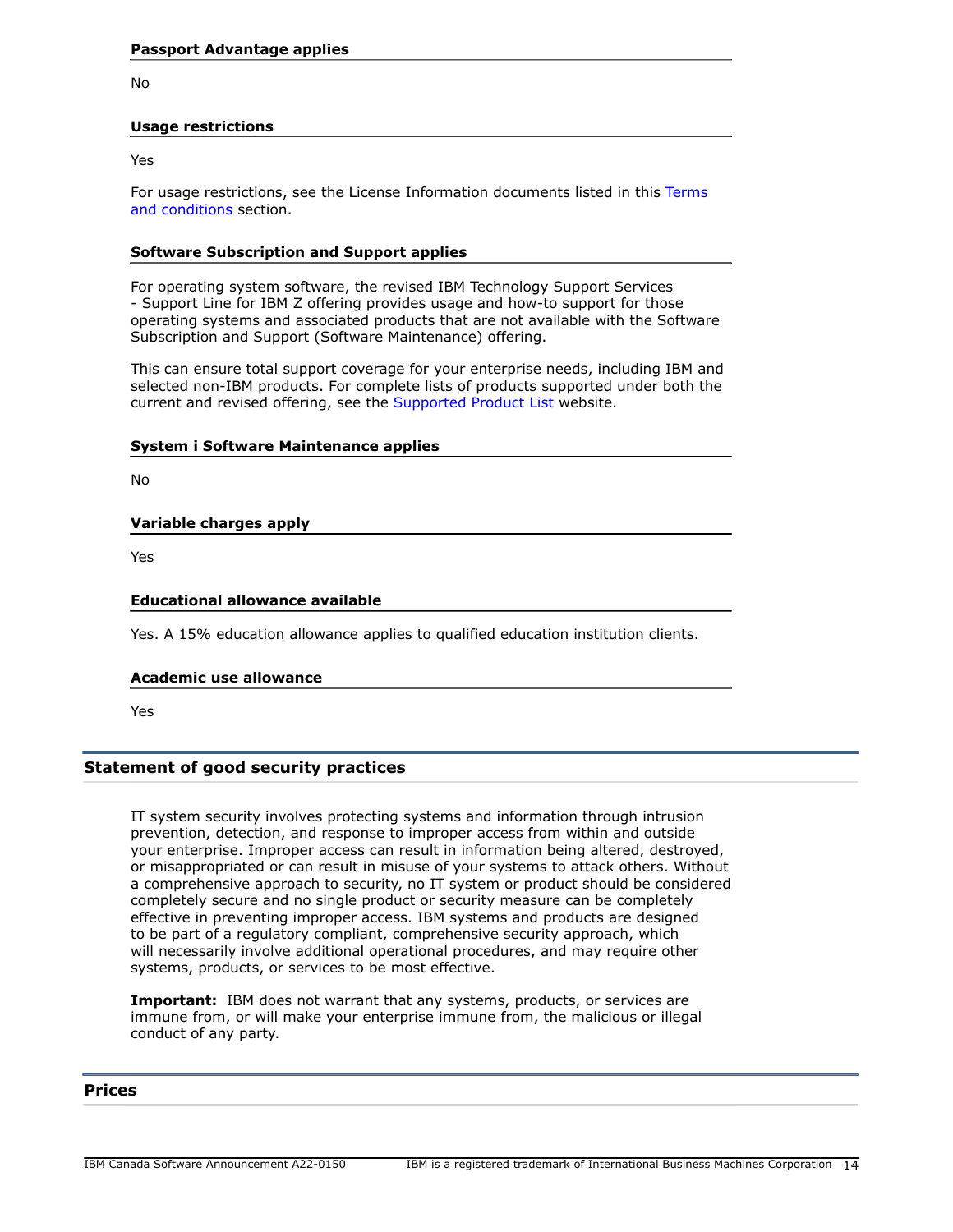For all local charges, contact your IBM representative or your authorized IBM Business Partner.

**Variable charges:** The applicable processor-based one-time charge will be based on the group of the designated machine on which the program is licensed for use. If the program is designated to a processor in a group for which no charge is listed, the charge of the next higher group listed applies. For movement to a machine in a higher group, an upgrade charge equal to the difference in the then-current charges between the two groups will apply. For movement to a machine in a lower group, there will be no adjustment or refund of charges paid.

## **IBM Global Financing**

IBM Global Financing offers competitive financing to credit-qualified clients to assist them in acquiring IT solutions. Offerings include financing for IT acquisition, including hardware, software, and services, from both IBM and other manufacturers or vendors. Offerings (for all client segments: small, medium, and large enterprise), rates, terms, and availability can vary by country. Contact your local IBM Global Financing organization or go to the [IBM Global Financing](http://www.ibm.com/financing) website for more information.

IBM Global Financing offerings are provided through IBM Credit LLC in the United States, and other IBM subsidiaries and divisions worldwide to qualified commercial and government clients. Rates are based on a client's credit rating, financing terms, offering type, equipment type, and options, and may vary by country. Other restrictions may apply. Rates and offerings are subject to change, extension, or withdrawal without notice.

## <span id="page-14-0"></span>**Order now**

To order, contact the IBM Digital Sales Center, your local IBM representative, or your IBM Business Partner. To identify your local IBM representative or IBM Business Partner, call 800-IBM-4YOU (426-4968). For more information, contact the IBM Digital Sales Center.

Phone: 800-IBM-4YOU (426-4968)

Fax: 800-2IBM-FAX (242-6329)

For IBM representative: askibm@ca.ibm.com

For IBM Business Partner: pwcs@us.ibm.com

IBM Digital Sales Offices 3600 Steeles Ave. East Markham, ON L3R 9Z7, CA H7

The IBM Digital Sales Center, our national direct marketing organization, can add your name to the mailing list for catalogues of IBM products.

**Note:** Shipments will begin after the planned availability date.

## <span id="page-14-1"></span>**Regional availability**

Anguilla, Antigua and Barbuda, Aruba, Bahamas, Barbados, Bermuda, Sint Eustatius and Saba Bonaire, Canada, Cayman Islands, Curacao, Dominica, Grenada, Guyana, Jamaica, Montserrat, Saint Kitts and Nevis, Saint Lucia, Saint Vincent and the